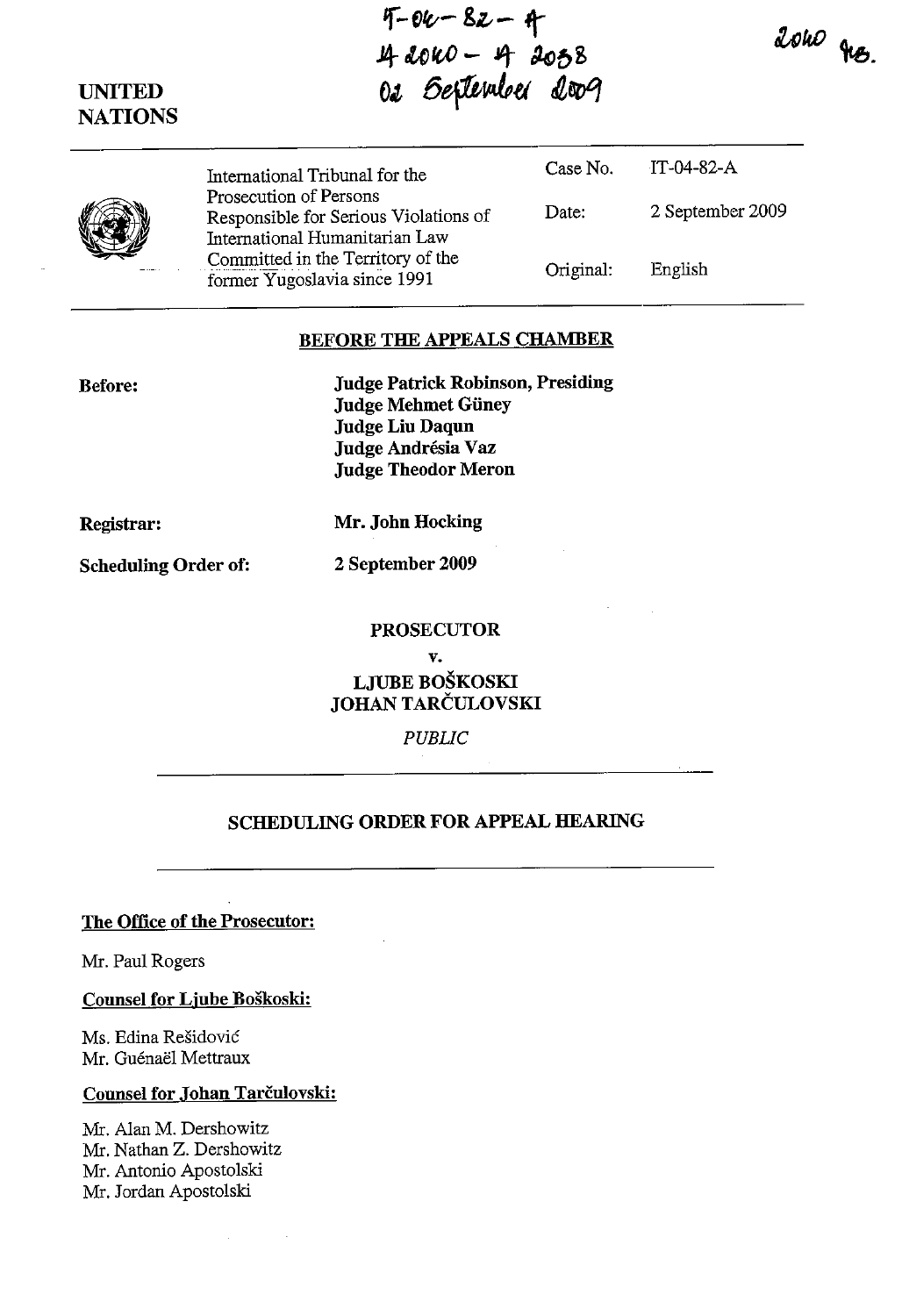**THE APPEALS CHAMBER** of the International Tribunal for the Prosecution of Persons Responsible for Serious Violations of International Humanitarian Law Committed in the Territory of the Former Yugoslavia since 1991 ("Appeals Chamber" and "International Tribunal", respectively);

**RECALLING** that during the last status conference on 16 July 2009, the Pre-Appeal Judge informed the parties that "the date for the appeals hearing is going to be set in due time now that all the briefs have been filed";<sup>1</sup>

**NOTING** that Rule 114 of the Rules of Procedure and Evidence provides that "[a]fter the expiry of the time-limits for filing the briefs provided for in Rules 111, 112 and 113, the Appeals Chamber shall set the date for the hearing and the Registrar shall notify the parties";

**HEREBY ORDERS** that the appeal hearing shall be held on Thursday, 29 October 2009, subject to the following tentative arrangements:

| 09:30 a.m. $-$ 09:40 a.m.  | Introductory statement by the Presiding Judge (10 minutes) |  |  |
|----------------------------|------------------------------------------------------------|--|--|
| 09:40 a.m. $-10:55$ a.m.   | Submissions by Johan Tarčulovski (1 hour and 15 minutes)   |  |  |
| $10:55$ a.m. $-11:25$ a.m. | Pause (30 minutes)                                         |  |  |
| $11:25$ a.m. $-12:25$ p.m. | Response by the Prosecution (1 hour)                       |  |  |
| $12:25$ p.m. $-12:45$ p.m. | Reply by Johan Tarčulovski (20 minutes)                    |  |  |
| $12:45$ p.m. $-13:45$ p.m. | Lunch break (1 hour)                                       |  |  |
| $13:45$ p.m. $-15:00$ p.m. | Submissions by the Prosecution (1 hour and 15 minutes)     |  |  |
| $15:00$ p.m. $-15:30$ p.m. | Pause (30 minutes)                                         |  |  |
| $15:30$ p.m. $-16:30$ p.m. | Response by Ljube Boškoski (1 hour)                        |  |  |
| $16.30$ p.m. $-16.50$ p.m. | Reply by the Prosecution (20 minutes)                      |  |  |
| 16:50 p.m. $-17:00$ p.m.   | Brief personal addresses by Ljube Boškoski and Johan       |  |  |
|                            | Tarčulovski (optional) (10 minutes);                       |  |  |

**INFORMS** the parties that, although they remain free to use their allotted argument time as they see fit, they may be invited in due course to address questions from the bench during the hearing; and

**ORDERS** that Ljube Boskoski shall inform the Appeals Chamber and the Registry in writing, by no later than 9 September 2009, if he will exercise his right to be present during the appeal

<sup>&</sup>lt;sup>1</sup> Status Conference on 16 July 2009, p. 18.